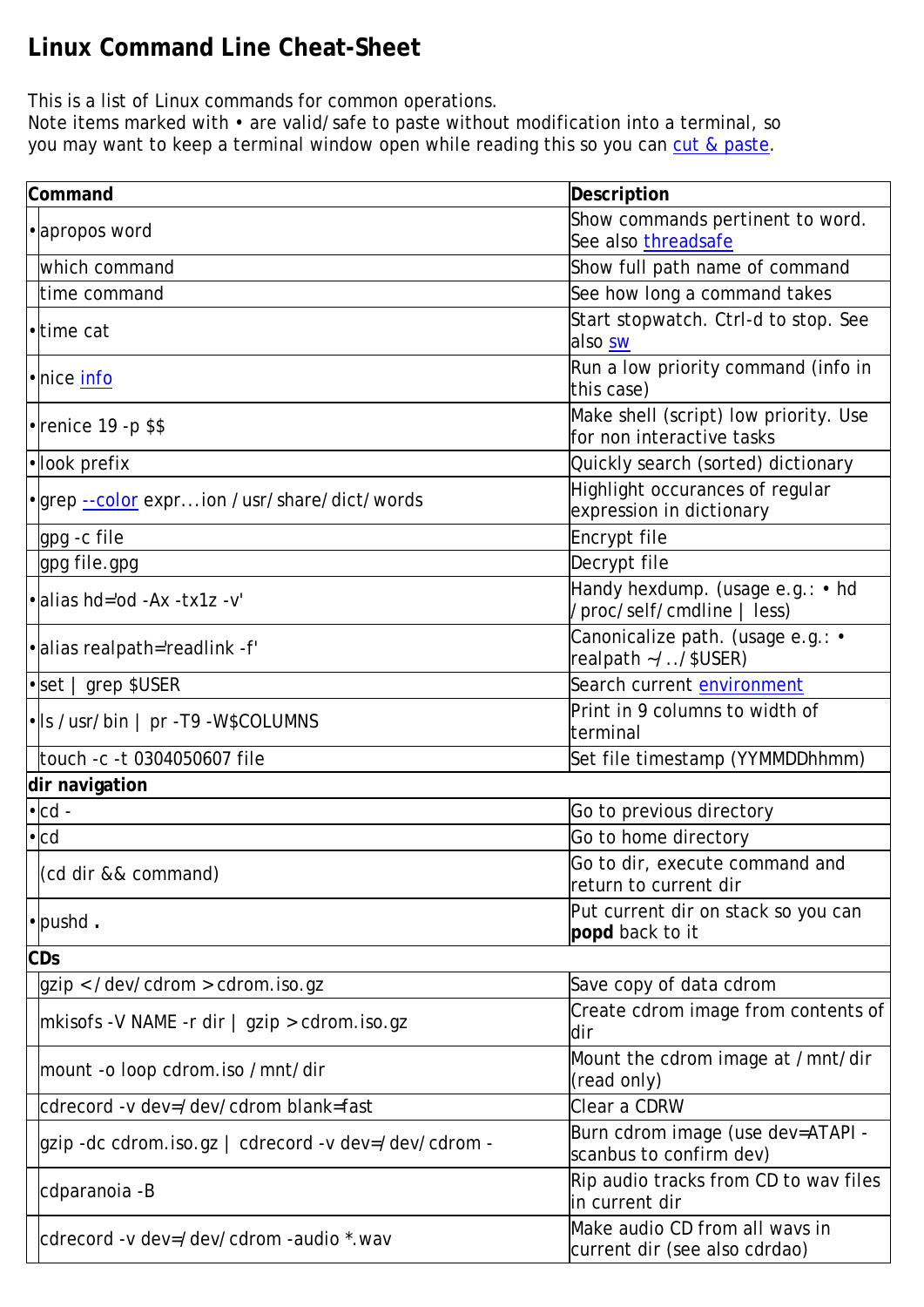| oggenc --tracknum='track' track.cdda.wav -o 'track.ogg'                                                      | Make ogg file from wav file                                       |
|--------------------------------------------------------------------------------------------------------------|-------------------------------------------------------------------|
| archives                                                                                                     |                                                                   |
| $\frac{1}{2}$ tar c dir/ $\frac{1}{2}$ bzip2 > dir.tar.bz2                                                   | Make archive of dir/                                              |
| $ $ bzip2 -dc dir.tar.bz2   tar x                                                                            | Extract archive (use gzip instead of<br>bzip2 for tar.gz files)   |
| tar c dir/   gzip   gpg -c   ssh user@remote 'dd<br> of=dir.tar.gz.gpg'                                      | Make encrypted archive of dir/ on<br>remote machine               |
| find dir/ -name ".txt'   tar c --files-from=- $\vert$ bzip2 ><br>dir_txt.tar.bz2                             | Make archive of subset of dir/ and<br>below                       |
| find dir/-name "*.txt'   xargs cp -a --target-directory=dir_txt/<br>--parents                                | Make copy of subset of dir/ and<br>below                          |
| $\left($ tar c /dir/to/copy $\right)$ $\left($ cd /where/to/ && tar x -p $\right)$                           | Copy (with permissions) copy/ dir to<br>/where/to/ dir            |
| (cd /dir/to/copy && tar c.)   (cd /where/to/ && tar x -p)                                                    | Copy (with permissions) contents of<br>copy/ dir to /where/to/    |
| (tar c /dir/to/copy)   ssh -C user@remote 'cd /where/to/ && Copy (with permissions) copy/dir to<br>tar x -p' | remote:/where/to/dir                                              |
| dd bs=1M if=/dev/hda   gzip   ssh user@remote 'dd of=hda.gz'  Backup harddisk to remote machine              |                                                                   |
| rsync (Use the --dry-run option for testing)                                                                 |                                                                   |
| rsync-P rsync://rsync.server.com/path/to/file file                                                           | Only get diffs. Do multiple times for<br>troublesome downloads    |
| rsync --bwlimit=1000 fromfile tofile                                                                         | Locally copy with rate limit. It's like<br>nice for I/O           |
| rsync -az -e ssh --delete ~/public_html/<br>remote.com:'~/public_html'                                       | Mirror web site (using compression<br>and encryption)             |
| rsync -auz -e ssh remote:/dir/ . && rsync -auz -e ssh .<br>remote:/dir/                                      | Synchronize current directory with<br>remote one                  |
| file searching                                                                                               |                                                                   |
| ·alias I='ls -l --color=auto'                                                                                | quick dir listing                                                 |
| $\cdot$ s -lrt                                                                                               | List files by date. See also newest                               |
| find -name "*.[ch]'   xargs grep -E 'expr'                                                                   | Search 'expr' in this dir and below.<br>See also findrepo         |
| find -type $f$ -print $0 \mid xargs$ -r0 grep -F 'string'                                                    | Search all regular files for 'string' in<br>this dir and below    |
| find -maxdepth 1 -type $f$   xargs grep -F 'string'                                                          | Search all regular files for 'string' in<br>this dir              |
| find -maxdepth 1 -type d   while read dir; do echo \$dir; echo<br>cmd2; done                                 | Process each item with multiple<br>commands (in while loop)       |
| • find -type f ! - perm - 444                                                                                | Find files not readable by all (useful<br>for web site)           |
| • find -type d ! - perm - 111                                                                                | Find dirs not accessible by all (useful<br>for web site)          |
| $\cdot$  locate -r 'file[^/]*\.txt'                                                                          | Search cached index for names. This<br>re is like glob *file*.txt |
| networking (Note ifconfig, route, mii-tool, nslookup commands are obsolete)                                  |                                                                   |
| •lip link show                                                                                               | List interfaces                                                   |
| ethtool interface                                                                                            | List interface status                                             |
| ip link set dev eth0 name wan                                                                                | Rename eth0 to wan                                                |
| $ip$ addr add 1.2.3.4/24 brd + dev eth0                                                                      | Add ip and mask(255.255.255.0)                                    |
| lip link set dev interface up                                                                                | Bring interface up (or down)                                      |
| ip route add default via 1.2.3.254                                                                           | Set default gateway to 1.2.3.254                                  |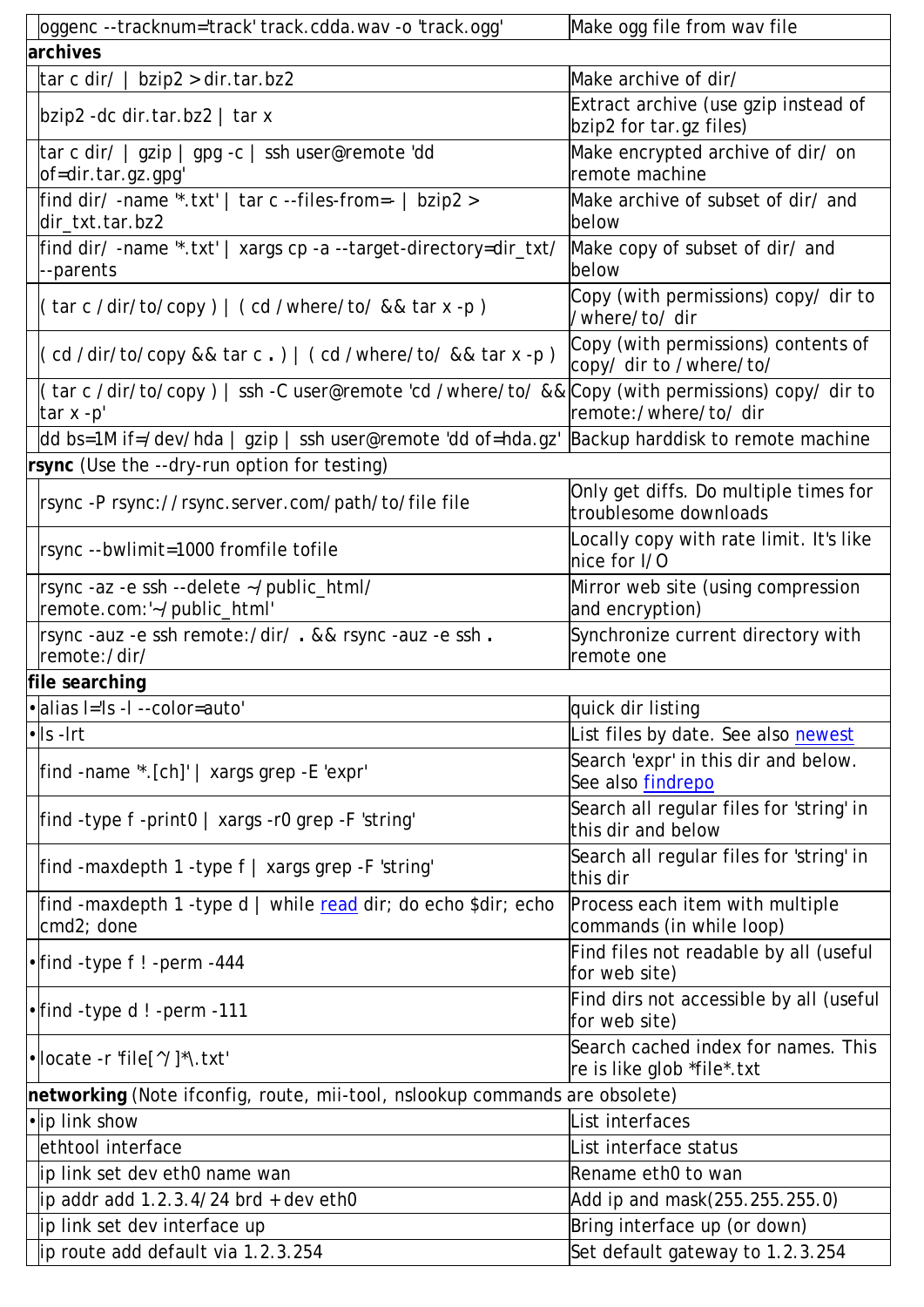| • tc qdisc add dev lo root handle 1:0 netem delay 20msec                                                                      | Add 20ms latency to loopback device<br>(for testing)           |  |
|-------------------------------------------------------------------------------------------------------------------------------|----------------------------------------------------------------|--|
| • tc qdisc del dev lo root                                                                                                    | Remove latency added above                                     |  |
| • host pixelbeat org                                                                                                          | Lookup ip address for name or vice<br>versa                    |  |
| • hostname - i                                                                                                                | Lookup local ip address (equivalent<br>to host `hostname`)     |  |
| • netstat - tupl                                                                                                              | List internet services on a system                             |  |
| • netstat - tup                                                                                                               | List active connections to/from<br>system                      |  |
| wget (multi purpose download tool)                                                                                            |                                                                |  |
| cd cmdline && wget -nd -pHEKk                                                                                                 | Store local browsable version of a                             |  |
| http://www.pixelbeat.org/cmdline.html)                                                                                        | page to the current dir                                        |  |
| wget -c http://www.example.com/large.file                                                                                     | Continue downloading a partially<br>downloaded file            |  |
| /wget -r -nd -np -l1 -A '*.jpg' http://www.example.com/                                                                       | Download a set of files to the current<br>directory            |  |
| wget ftp://remote/file[1-9].iso/                                                                                              | FTP supports globbing directly                                 |  |
| wget -q -O- http://www.pixelbeat.org/timeline.html   grep 'a<br>href <sup>'</sup><br>head                                     | Process output directly                                        |  |
| echo 'wget url'   at 01:00                                                                                                    | Download url at 1AM to current dir                             |  |
| wget --limit-rate=20k url                                                                                                     | Do a low priority download (limit to<br>20KB/s in this case)   |  |
| wget -nv --spider --force-html -i bookmarks.html                                                                              | Check links in a file                                          |  |
| wget --mirror http://www.example.com/                                                                                         | Efficiently update a local copy of a<br>site (handy from cron) |  |
| windows (note samba is the package that provides all this windows specific networking support)                                |                                                                |  |
| · smbtree                                                                                                                     | Find windows machines. See also<br> findsmb                    |  |
| nmblookup -A 1.2.3.4                                                                                                          | Find the windows (netbios) name<br>associated with ip address  |  |
| smbclient -L windows_box                                                                                                      | List shares on windows machine or<br>samba server              |  |
| mount -t smbfs -o fmask=666, quest //windows_box/share<br>/mnt/share                                                          | Mount a windows share                                          |  |
| echo 'message'   smbclient -M windows_box                                                                                     | Send popup to windows machine (off<br>by default in XP sp2)    |  |
| math                                                                                                                          |                                                                |  |
| • echo ' $(1 + \sqrt{5})/2'$  <br>$bc -l$                                                                                     | Quick math                                                     |  |
| $\bullet$ echo 'obase=16; ibase=10; 123'   bc                                                                                 | Base conversion (decimal to<br>hexadecimal)                    |  |
| $\cdot$ echo $\left(\frac{0x}{2dec}\right)$                                                                                   | Base conversion (hex to dec) ((shell<br>arithmetic expansion)) |  |
| • echo 'pad=20; min=64; $(100*10^{6})/((pad+min)*8)'$   bc                                                                    | More complex (int) e.g. This shows<br>max FastE packet rate    |  |
| • echo 'pad=20; min=64; print $(100E6)/((pad+min)*8)'$<br>python                                                              | Python handles scientific notation                             |  |
| echo 'pad=20; plot [64:1518] (100*10**6)/((pad+x)*8)'  <br>gnuplot<br>-persist                                                | Plot FastE packet rate vs packet size                          |  |
| text manipulation (note sed uses stdin and stdout, so if you want to edit files, append <oldfile<br>&gt;newfile)</oldfile<br> |                                                                |  |
| sed 's/string1/string2/g'                                                                                                     | Replace string1 with string2                                   |  |
|                                                                                                                               |                                                                |  |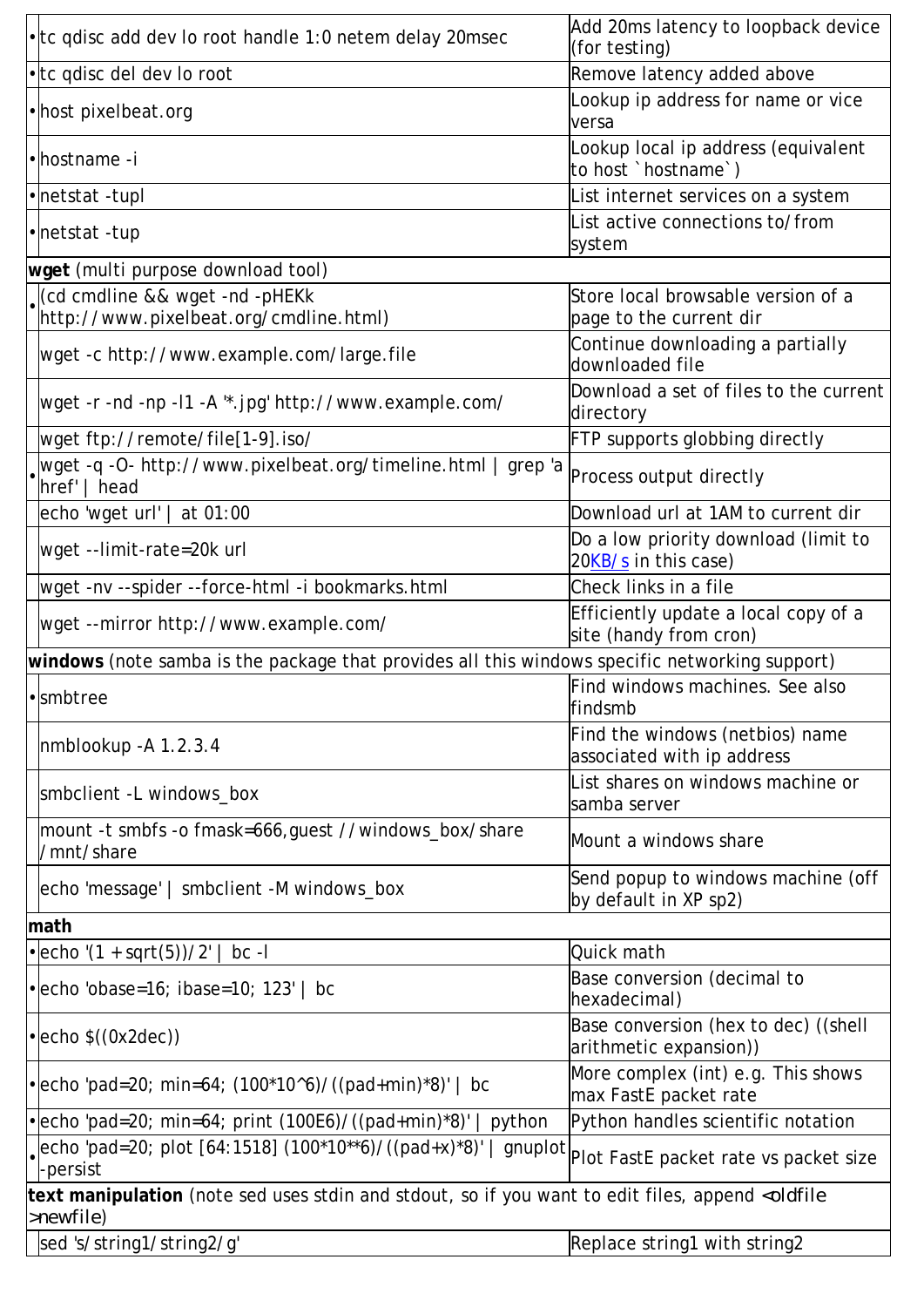| sed 's/\(.*\)1/\12/g'                                                                                                        | Modify anystring1 to anystring2                                  |
|------------------------------------------------------------------------------------------------------------------------------|------------------------------------------------------------------|
| sed '/ *#/d; /^ *\$/d'                                                                                                       | Remove comments and blank lines                                  |
| sed ':a; /\\\$/N; s/\\\n//; ta'                                                                                              | Concatenate lines with trailing \                                |
| sed 's/[\t]*\$//'                                                                                                            | Remove trailing spaces from lines                                |
| sed 's/\([\\` \\"\$\\\\]\) <i>/\\\\1/</i> g'                                                                                 | Escape shell metacharacters active<br>within double quotes       |
| sed -n '1000p;1000q'                                                                                                         | Print 1000th line                                                |
| sed -n '10,20p;20q'                                                                                                          | Print lines 10 to 20                                             |
| sed -n<br> s/.*<[tT][ii][tT][iL][eE]>\(.*\)<\/[tT][ii][tT][iL][eE]>.*/\1/p;T;q <sup> </sup> Extract title from HTML web page |                                                                  |
| sort -t. -k1,1n -k2,2n -k3,3n -k4,4n                                                                                         | Sort IPV4 ip addresses                                           |
| • echo 'Test'   tr '[: lower: ]' '[: upper: ]'                                                                               | Case conversion                                                  |
| • tr -dc '[:print:]' < /dev/urandom                                                                                          | Filter non printable characters                                  |
| • grep 'processor' /proc/cpuinfo   wc-I                                                                                      | <b>Count lines</b>                                               |
| set operations (Note LANG=C is for speed)                                                                                    |                                                                  |
| LANG=C sort file1 file2   uniq                                                                                               | Union of unsorted files                                          |
| LANG=C sort file1 file2   uniq -d                                                                                            | Intersection of unsorted files                                   |
| LANG=C sort file1 file1 file2   uniq -u                                                                                      | Difference of unsorted files                                     |
| LANG=C sort file1 file2   uniq -u                                                                                            | Symmetric Difference of unsorted<br>files                        |
| LANG=C comm file1 file2   sed 's/^\t*//'                                                                                     | Union of sorted files                                            |
| LANG=C comm -12 file1 file2                                                                                                  | Intersection of sorted files                                     |
| LANG=C comm -13 file1 file2                                                                                                  | Difference of sorted files                                       |
| LANG=C comm -3 file1 file2   sed 's/^\t*//'                                                                                  | Symmetric Difference of sorted files                             |
| calendar                                                                                                                     |                                                                  |
| $\cdot$ cal -3                                                                                                               | Display a calendar                                               |
| • cal 9 1752                                                                                                                 | Display a calendar for a particular<br>month year                |
| ·date -d fri                                                                                                                 | What date is it this friday. See also<br>day                     |
| $\bullet$ date --date='25 Dec' +%A                                                                                           | What day does xmas fall on, this year                            |
| • date -- date '1970-01-01 UTC 1234567890 seconds'                                                                           | Convert number of seconds since the<br>epoch to a date           |
| • TZ=": America/Los_Angeles' date                                                                                            | What time is it on West coast of US<br>(use tzselect to find TZ) |
| echo "mail -s 'get the train' P@draigBrady.com < /dev/null"  <br>at 17:45                                                    | Email reminder                                                   |
| echo "DISPLAY=\$DISPLAY xmessage cooker"   at "NOW + 30<br>minutes"                                                          | Popup reminder                                                   |
| locales                                                                                                                      |                                                                  |
| $\cdot$ printf "%'d\n" 1234                                                                                                  | Print number with thousands grouping<br>appropriate to locale    |
| • echo "I live in `locale territory`"                                                                                        | Extract info from locale database                                |
| $\cdot$ locale  <br>cut -d= -f1 $ $<br>xargs locale -kc<br>less                                                              | List fields in locale database                                   |
| •LANG=en_IE.utf8 locale int_prefix                                                                                           | Lookup locale info for specific<br>country. See also ccodes      |
| disk space (See also <b>FSlint)</b>                                                                                          |                                                                  |
| $\cdot$ Is -ISr                                                                                                              | Show files, biggest last                                         |
| $\cdot$ du -s $*$   sort -k1,1rn   head                                                                                      | Show top disk users in current dir.<br>See also dutop            |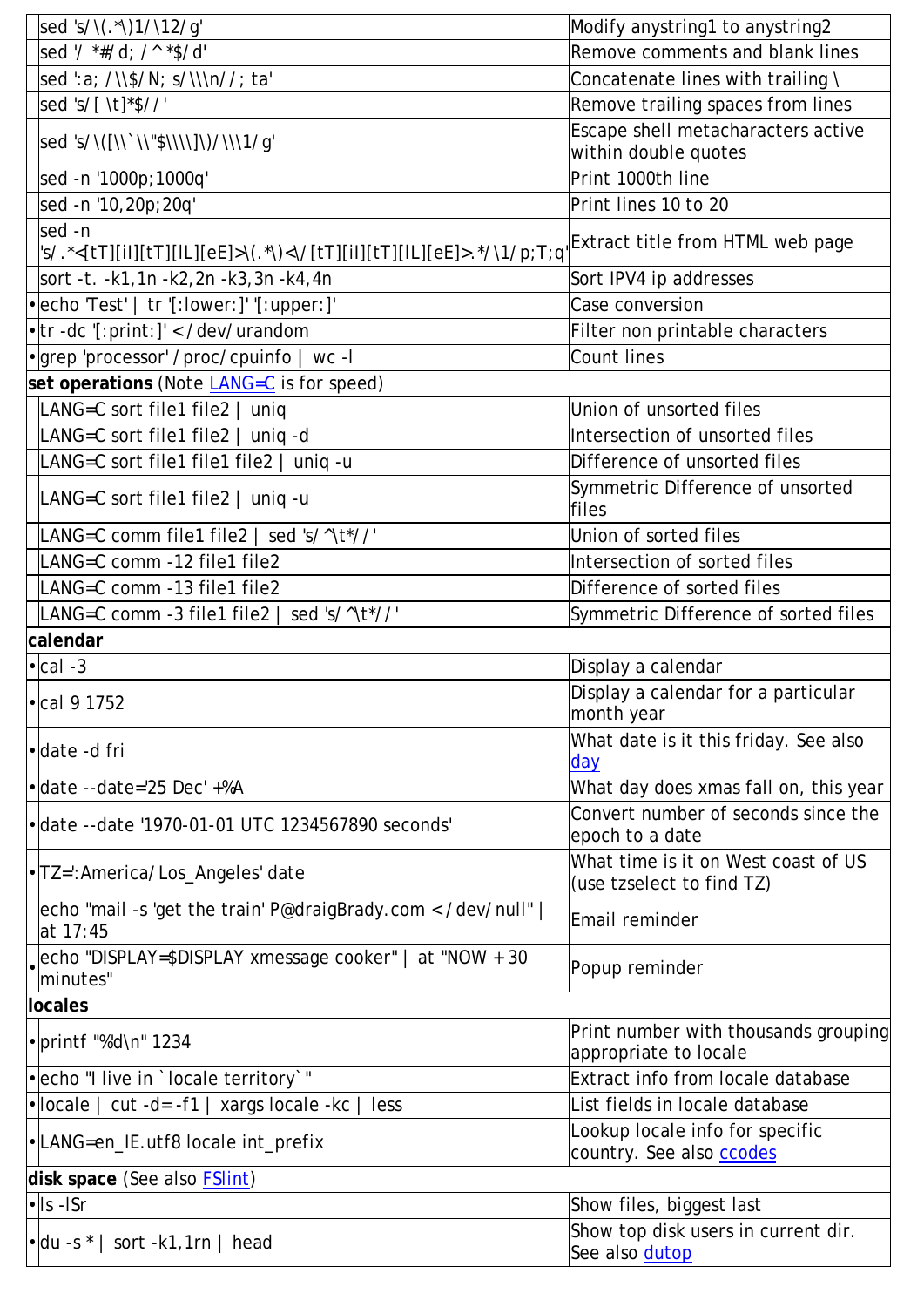| $\cdot$ df -h                                                                                    | Show free disk space                                             |
|--------------------------------------------------------------------------------------------------|------------------------------------------------------------------|
| $\cdot$ df -i                                                                                    | Show free inodes                                                 |
| $\cdot$   fdisk - I                                                                              | Show disks partitions sizes and types<br>(run as root)           |
| • rpm -q -a --qf '%10{SIZE}\t%{NAME}\n'   sort -k1,1n                                            | List all packages by installed size<br>(Bytes) on rpm distros    |
| .dpkg-query -W -f='\${Installed-Size;10}\t\${Package}\n'  <br>sort -<br>k1,1n                    | List all packages by installed size<br>(KBytes) on deb distros   |
| • dd bs=1 seek=2TB if=/dev/null of=ext3.test                                                     | Create a large test file (taking no<br>space). See also truncate |
| monitoring/debugging                                                                             |                                                                  |
| • strace -c Is >/dev/null                                                                        | Summarise/profile system calls made<br>by command                |
| • strace -f -e open Is >/dev/null                                                                | List system calls made by command                                |
| • Itrace -f -e getenv Is >/dev/null                                                              | List library calls made by command                               |
| $\cdot$ Isof -p \$\$                                                                             | List paths that process id has open                              |
| $\cdot$ sof $\sim$                                                                               | List processes that have specified<br>path open                  |
| • tcpdump not port 22                                                                            | Show network traffic except ssh. See<br>also tcpdump_not_me      |
| • ps - e - o pid, args --forest                                                                  | List processes in a hierarchy                                    |
| $\Box$ ps -e -o pcpu,cpu,nice,state,cputime,args --sort pcpu   sed '/^<br>$\left 0.0\right $ /d' | List processes by % cpu usage                                    |
| • ps - e - orss = , args =   sort - b - k1, 1n   pr - TW\$COLUMNS                                | List processes by mem usage. See<br>also ps_mem.py               |
| • ps - C firefox-bin - L - o pid, tid, pcpu, state                                               | List all threads for a particular<br>process                     |
| $\cdot$ ps -p 1,2                                                                                | List info for particular process IDs                             |
| •llast reboot                                                                                    | Show system reboot history.                                      |
| $\cdot$ free -m                                                                                  | Show amount of (remaining) RAM (-m<br>displays in MB)            |
| • watch -n1 'cat / proc/interrupts'                                                              | Watch changeable data continuously                               |
| System information (see also sysinfo)                                                            |                                                                  |
| hdparm -i /dev/hda                                                                               | Show info about disk hda                                         |
| hdparm -tT /dev/hda                                                                              | Do a read speed test on disk hda                                 |
| badblocks -s /dev/hda                                                                            | Test for unreadable blocks on disk<br>hda                        |
| $\cdot$ mount   column -t                                                                        | Show mounted filesystems on the<br>system (and align output)     |
| • cat / proc/partitions                                                                          | Show all partitions registered on the<br>system                  |
| • grep MemTotal / proc/meminfo                                                                   | Show RAM total seen by the system                                |
| · grep "model name" /proc/cpuinfo                                                                | Show CPU(s) info                                                 |
| • Ispci - tv                                                                                     | Show PCI info                                                    |
| • Isusb - tv                                                                                     | Show USB info                                                    |
| recode (Obsoletes iconv, dos2unix, unix2dos)                                                     |                                                                  |
| $\cdot$ recode -I   less                                                                         | Show available conversions (aliases<br>on each line)             |
| recode windows-1252 file_to_change.txt                                                           | Windows "ansi" to local charset (auto<br>does CRLF conversion)   |
| recode utf-8/CRLF file_to_change.txt                                                             | Windows utf8 to local charset                                    |